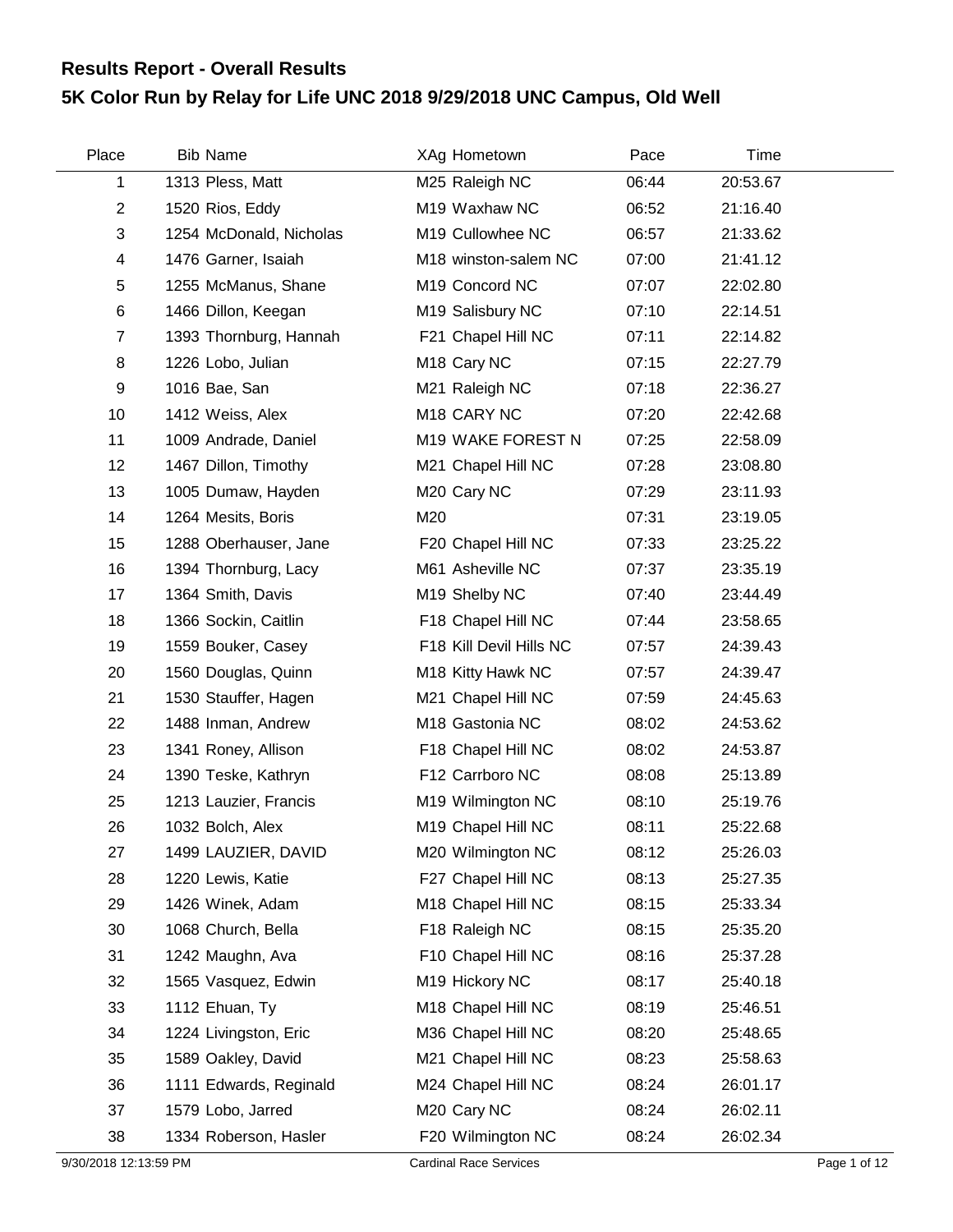| Place | <b>Bib Name</b>            | XAg Hometown        | Pace  | Time     |  |
|-------|----------------------------|---------------------|-------|----------|--|
| 39    | 1102 Dillon, Makayla       | F20 Salisbury NC    | 08:24 | 26:02.50 |  |
| 40    | 1168 Hodge, Olivia         | F20 Summerfield NC  | 08:25 | 26:06.97 |  |
| 41    | 1343 Rose, Grace           | F19 Chapel Hill NC  | 08:28 | 26:14.89 |  |
| 42    | 1201 Koelbl, Joseph        | M22                 | 08:28 | 26:16.03 |  |
| 43    | 1153 Harfst, Hannah        | F <sub>22</sub>     | 08:29 | 26:16.62 |  |
| 44    | 1469 Earnhardt, Hannah     | F18 Simsbury CT     | 08:32 | 26:27.46 |  |
| 45    | 1336 Robinette, Briscoe    | F18 Chapel Hill NC  | 08:32 | 26:28.13 |  |
| 46    | 1484 Gustafson, Chance     | M20 Chapel Hill NC  | 08:41 | 26:55.19 |  |
| 47    | 1323 Pruitt, Lucas         | M18 Jefferson NC    | 08:41 | 26:56.16 |  |
| 48    | 1404 Vance, Nathan         | M18 Chapel Hill NC  | 08:41 | 26:56.54 |  |
| 49    | 1031 Blazek-Guinan, Jordan | M20 wilson NC       | 08:42 | 26:56.69 |  |
| 50    | 1019 Bailey, Adam          | M20 Chapel Hill NC  | 08:42 | 26:58.63 |  |
| 51    | 1048 Buchanan, Tessa       | F10 Chapel Hill NC  | 08:45 | 27:07.02 |  |
| 52    | 1187 Jaynes, Matthew       | M18 Chapel Hill NC  | 08:46 | 27:09.55 |  |
| 53    | 1044 Buchanan, lan         | M42 Chapel Hill NC  | 08:47 | 27:12.25 |  |
| 54    | 1071 Churchill, Ally       | F19 Greensboro NC   | 08:47 | 27:14.66 |  |
| 55    | 1459 Churchill, Tori       | F22 Greensboro NC   | 08:47 | 27:15.01 |  |
| 56    | 1169 Holden, Cadan         | M19 Chapel Hill NC  | 08:48 | 27:16.19 |  |
| 57    | 1389 Teske, Alison         | F14 Carrboro NC     | 08:49 | 27:20.95 |  |
| 58    | 1397 Tompkins, Brent       | M19 Chapel Hill NC  | 09:00 | 27:52.66 |  |
| 59    | 1136 Gibson, Hunter        | M21 Chapel Hill NC  | 09:00 | 27:54.06 |  |
| 60    | 1377 Stevenson, Rebecca    | F18 Concord NC      | 09:01 | 27:56.07 |  |
| 61    | 1054 Cannady, Megan        | F18 CARY NC         | 09:01 | 27:56.90 |  |
| 62    | 1021 Ballard, Jay          | M51 Denver CO       | 09:02 | 27:59.22 |  |
| 63    | 1551 Williams, Dawson      | M18 Chapel Hill NC  | 09:02 | 28:01.23 |  |
| 64    | 1468 Dixon, Grayson        | M21 Chapel Hill NC  | 09:03 | 28:03.46 |  |
| 65    | 1345 Salazar, Itza         | F24 Chapel Hill NC  | 09:03 | 28:04.24 |  |
| 66    | 1012 Araysa Rivera, Ana    | F24 Carrboro NC     | 09:04 | 28:06.32 |  |
| 67    | 1156 Harrell, Carey        | M19 Chapel Hill NC  | 09:04 | 28:06.53 |  |
| 68    | 1554 Zhang Solis, Marcos   | M20 Indian Trail NC | 09:06 | 28:13.40 |  |
| 69    | 1324 Puryear, Susan        | F31 Raleigh NC      | 09:07 | 28:15.64 |  |
| 70    | 1040 Bradley, Claire       | F18 Ann Arbor MI    | 09:08 | 28:17.65 |  |
| 71    | 1500 Li, Vincent           | M21 Chapel Hill NC  | 09:09 | 28:20.77 |  |
| 72    | 1250 McClellan, Lucy       | F19 Chapel Hill NC  | 09:09 | 28:23.42 |  |
| 73    | 1358 Silver, Anna          | F21 Concord NC      | 09:10 | 28:25.69 |  |
| 74    | 1532 Stone, Brittany       | F18 WAKE FOREST N   | 09:11 | 28:27.17 |  |
| 75    | 1473 Fox, Joshua           | M18 Liberty NC      | 09:11 | 28:27.99 |  |
| 76    | 1531 Stone, Abigail        | F16 WAKE FOREST N   | 09:11 | 28:28.57 |  |
| 77    | 1079 Cooke, Caitlyn        | F18 Rocky Mount NC  | 09:13 | 28:34.58 |  |
| 78    | 1368 Sotell, Lauren        | F18 Cary NC         | 09:13 | 28:34.94 |  |
| 79    | 1274 Murray, Paige         | F18 Chapel Hill NC  | 09:13 | 28:35.78 |  |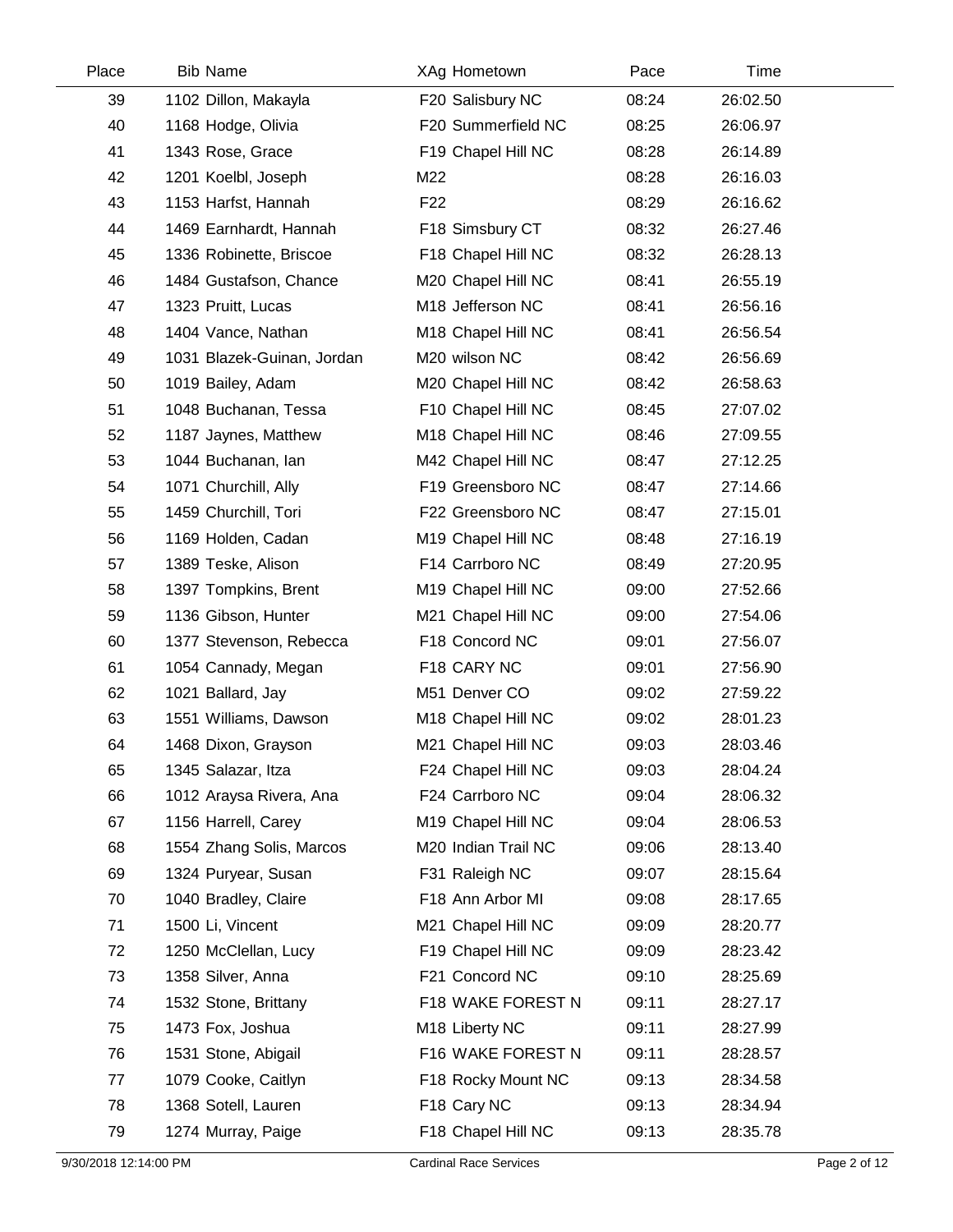| Place | <b>Bib Name</b>          | XAg Hometown         | Pace  | Time     |  |
|-------|--------------------------|----------------------|-------|----------|--|
| 80    | 1417 Whitfield, Elijah   | M18 Chapel Hill NC   | 09:14 | 28:37.56 |  |
| 81    | 1360 Silver, Lauren      | F26 Concord NC       | 09:15 | 28:40.11 |  |
| 82    | 1293 Paidin, W. Ruiz     | M41 Chapel Hill NC   | 09:17 | 28:45.64 |  |
| 83    | 1043 Bryant, Taylor      | F25 Chapel Hill NC   | 09:18 | 28:48.38 |  |
| 84    | 1219 Lewis, Jennifer     | F43 Mebane NC        | 09:18 | 28:49.41 |  |
| 85    | 1252 McCraw, Dana        | F19 Chapel Hill NC   | 09:18 | 28:49.93 |  |
| 86    | 1376 Steinbach, Amelia   | F19 Durham NC        | 09:18 | 28:50.32 |  |
| 87    | 1299 Patton, Katie       | F19 Chapel Hill NC   | 09:19 | 28:51.75 |  |
| 88    | 1008 Amat, Hallie        | F19 Huntersville NC  | 09:19 | 28:52.61 |  |
| 89    | 1573 Yun, Carol          | F18 Chapel Hill NC   | 09:22 | 29:00.85 |  |
| 90    | 1039 Bradford, Katie     | F12 Durham NC        | 09:23 | 29:03.89 |  |
| 91    | 1038 Bradford, Cyrus     | M44 Durham NC        | 09:23 | 29:04.43 |  |
| 92    | 1477 George, Valorie     | F20 Chapel Hill NC   | 09:24 | 29:08.65 |  |
| 93    | 1386 Taylor, Isabelle    | F20 Chapel Hill NC   | 09:25 | 29:11.37 |  |
| 94    | 1013 Arnosti, Carol      | F56 Carrboro NC      | 09:25 | 29:12.68 |  |
| 95    | 1257 MEADOWS, AARON      | M50 Chapel Hill NC   | 09:26 | 29:14.13 |  |
| 96    | 1272 Moses, Jay          | M18 Chapel Hill NC   | 09:27 | 29:16.70 |  |
| 97    | 1544 Wardrop, Mary       | F19 Chapel Hill NC   | 09:27 | 29:18.38 |  |
| 98    | 1047 Buchanan, Sadie     | F11 Chapel Hill NC   | 09:29 | 29:23.50 |  |
| 99    | 1340 Rogers, Amy         | F14 Chapel Hill NC   | 09:29 | 29:23.78 |  |
| 100   | 1331 Reilly, Jaycee      | F21 Carrboro NC      | 09:30 | 29:25.53 |  |
| 101   | 1474 Freese, john        | M18 Chapel Hill NC   | 09:31 | 29:31.22 |  |
| 102   | 1465 de Larminat, Solenn | F17 Cary NC          | 09:32 | 29:33.71 |  |
| 103   | 1543 Wang, Chengtao      | M20 Chapel Hill NC   | 09:33 | 29:35.73 |  |
| 104   | 1073 Clark, Jonathon     | M36 Chapel Hill NC   | 09:33 | 29:37.07 |  |
| 105   | 1246 McAdon, Kelse       | F17 Durham NC        | 09:34 | 29:38.57 |  |
| 106   | 1041 Britt, Megan        | F19 Fuquay-Varina NC | 09:34 | 29:40.41 |  |
| 107   | 1492 Kiley, Ella         | F19 Chapel Hill NC   | 09:36 | 29:44.94 |  |
| 108   | 1266 Miller, Lainey      | F18 Chapel Hill NC   | 09:36 | 29:46.70 |  |
| 109   | 1058 Cedeno, Catherine   | F18 Greensboro NC    | 09:37 | 29:47.42 |  |
| 110   | 1577 Vertrees, Rebekah   | F18 Waynesville NC   | 09:38 | 29:53.14 |  |
| 111   | 1165 Hickman, Sierra     | F20 Chapel Hill NC   | 09:39 | 29:53.73 |  |
| 112   | 1072 Clark, Brad         | M20 Chapel Hill NC   | 09:39 | 29:55.56 |  |
| 113   | 1539 Ueland, Emma        | F23 Chapel Hill NC   | 09:40 | 29:56.45 |  |
| 114   | 1586 Sundhar, Svetak     | M21 Cary NC          | 09:40 | 29:57.07 |  |
| 115   | 1098 Davis, Olivia       | F18 Chapel Hill NC   | 09:40 | 29:57.35 |  |
| 116   | 1067 Chetwynd, Amelia    | F20 Cary NC          | 09:40 | 29:57.52 |  |
| 117   | 1513 Peterson, Meghan    | F22 Chapel Hill NC   | 09:40 | 29:58.81 |  |
| 118   | 1369 Soto, Maria         | F30 Winston Salem NC | 09:49 | 30:27.26 |  |
| 119   | 1078 Cook, Maeve         | F17 Stafford VA      | 09:50 | 30:29.10 |  |
| 120   | 1302 Pearson, Sophia     | F18 Asheville NC     | 09:50 | 30:29.55 |  |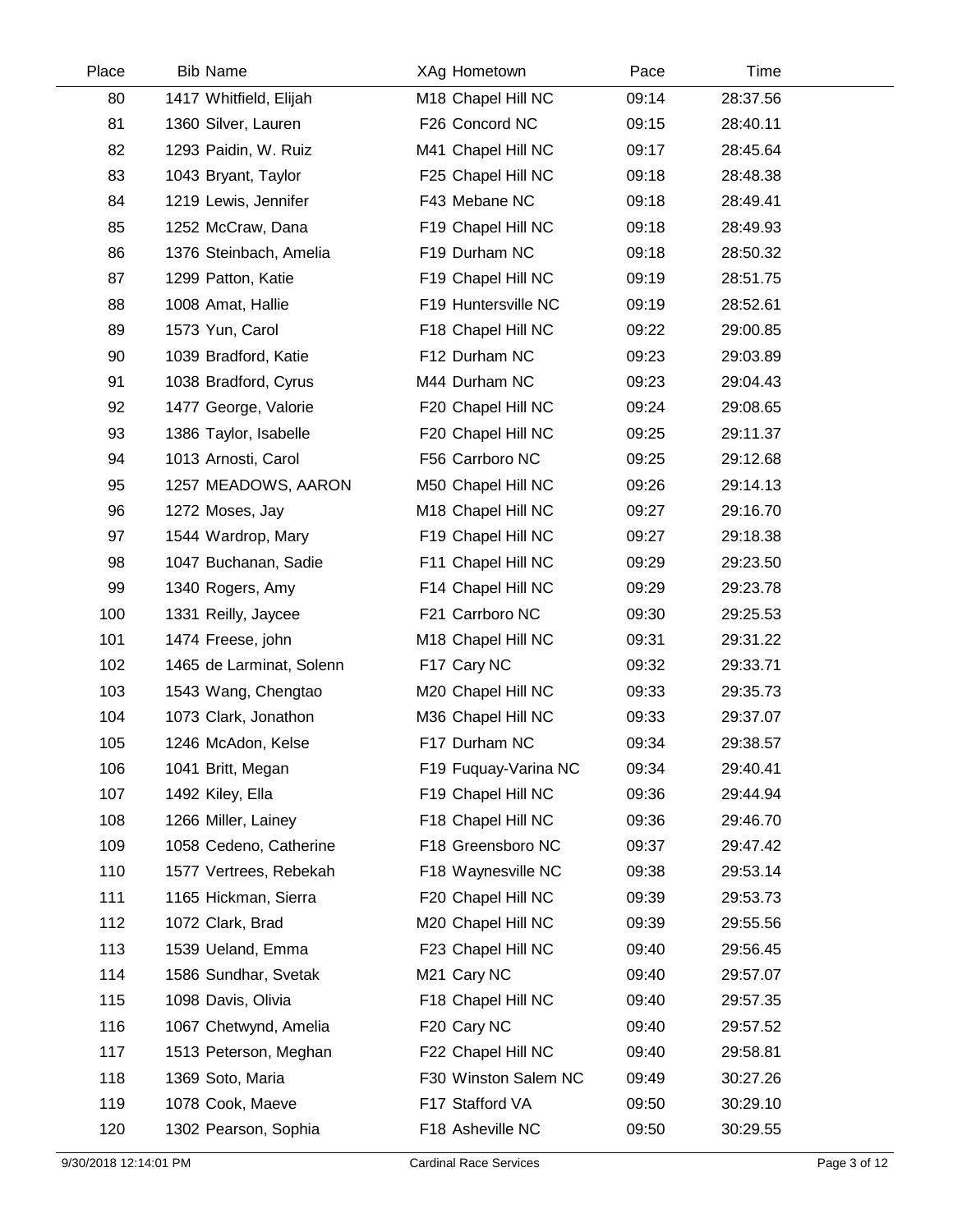| Place | <b>Bib Name</b>           | XAg Hometown            | Pace  | Time     |  |
|-------|---------------------------|-------------------------|-------|----------|--|
| 121   | 1214 Ledford, Katie       | F39 Raleigh NC          | 09:50 | 30:30.31 |  |
| 122   | 1049 Burchell, Clay       | M19 Chapel Hill NC      | 09:51 | 30:31.31 |  |
| 123   | 1587 Oldham, Keana        | F18 Chapel Hill NC      | 09:51 | 30:32.00 |  |
| 124   | 1001 Ackermann, Kaelyn    | F <sub>18</sub>         | 09:51 | 30:32.27 |  |
| 125   | 1383 Switzer, Elizabeth   | F18 Cornelius NC        | 09:51 | 30:32.60 |  |
| 126   | 1524 Samih, Salma         | F <sub>18</sub>         | 09:52 | 30:34.12 |  |
| 127   | 1209 Lam, Jeffrey         | M19 Chapel Hill NC      | 09:52 | 30:34.93 |  |
| 128   | 1234 Madsen, Rebekka      | F20 Chapel Hill NC      | 09:52 | 30:35.55 |  |
| 129   | 1127 Gaines, Samantha     | F18 Timberlake NC       | 09:52 | 30:35.71 |  |
| 130   | 1161 Hawkins, Tracy       | M18 Roxboro NC          | 09:52 | 30:36.15 |  |
| 131   | 1442 Zhou, Daniel         | M20 Chapel Hill NC      | 09:52 | 30:36.18 |  |
| 132   | 1491 Jian, Wenya          | F19 Cary NC             | 09:53 | 30:38.43 |  |
| 133   | 1430 Wong, Greg           | M19 Chapel Hill NC      | 09:54 | 30:41.56 |  |
| 134   | 1537 Truitt, Luke         | M19                     | 09:55 | 30:44.69 |  |
| 135   | 1527 Sims, James          | M19                     | 09:55 | 30:45.84 |  |
| 136   | 1444 Allen, Jackson       | M21 Lillington NC       | 09:57 | 30:49.52 |  |
| 137   | 1160 Harward, LeAnn       | F <sub>20</sub>         | 09:57 | 30:50.99 |  |
| 138   | 1322 Provencher, Nicholas | M19 Chapel Hill NC      | 09:57 | 30:51.76 |  |
| 139   | 1210 Lam, Tsz Tung Gladys | F21 Chapel Hill NC      | 09:58 | 30:53.85 |  |
| 140   | 1344 Rosenvold, Laura     | F21 Chapel Hill NC      | 09:58 | 30:54.07 |  |
| 141   | 1101 Deng, Michael        | M18 Chapel Hill NC      | 10:00 | 30:58.88 |  |
| 142   | 1576 DeBrew, Kristina     | F <sub>18</sub>         | 10:00 | 30:59.70 |  |
| 143   | 1363 Sivakumar, Millena   | F18 Charlotte NC        | 10:00 | 31:01.44 |  |
| 144   | 1171 Houck, Daniel        | M19 Jefferson NC        | 10:01 | 31:02.80 |  |
| 145   | 1395 Tibbs, Taylor        | F23 Carrboro NC         | 10:01 | 31:03.27 |  |
| 146   | 1497 Krishnamurthy, Manu  | F20 Chapel Hill NC      | 10:01 | 31:04.32 |  |
| 147   | 1555 Pau, Justin          | M <sub>19</sub> Cary NC | 10:02 | 31:05.76 |  |
| 148   | 1263 Mendez, Denhora      | F31 GRAHAM NC           | 10:02 | 31:06.46 |  |
| 149   | 1018 Bafia, Nicholas      | M20 Chapel Hill NC      | 10:02 | 31:07.20 |  |
| 150   | 1231 Lucas, Bruce         | M18 Raleigh NC          | 10:04 | 31:13.78 |  |
| 151   | 1455 Campbell, Elizabeth  | F18 Chapel Hill NC      | 10:05 | 31:14.18 |  |
| 152   | 1325 Pusey, Caroline      | F19 Wilmington NC       | 10:05 | 31:14.99 |  |
| 153   | 1541 von Arx, Gaby        | F19 WILSON NC           | 10:08 | 31:24.99 |  |
| 154   | 1355 Shrestha, Bimba      | M21 Chapel Hill NC      | 10:08 | 31:25.87 |  |
| 155   | 1410 Watson, Darrian      | M29 Greensboro NC       | 10:09 | 31:27.94 |  |
| 156   | 1525 Schulz, Sarah        | F15 Raleigh NC          | 10:09 | 31:28.14 |  |
| 157   | 1262 Melwani, Deepak      | M19 Wilmington NC       | 10:09 | 31:28.69 |  |
| 158   | 1361 Simmons, Brooke      | F12 Durham NC           | 10:09 | 31:28.74 |  |
| 159   | 1522 Rundle, Annie        | F17 Raleigh NC          | 10:09 | 31:29.05 |  |
| 160   | 1106 Dyson, Leigha        | F11 Hillsborough NC     | 10:10 | 31:29.63 |  |
| 161   | 1027 Bethancourt, Kasey   | F23 Chapel Hill NC      | 10:10 | 31:29.66 |  |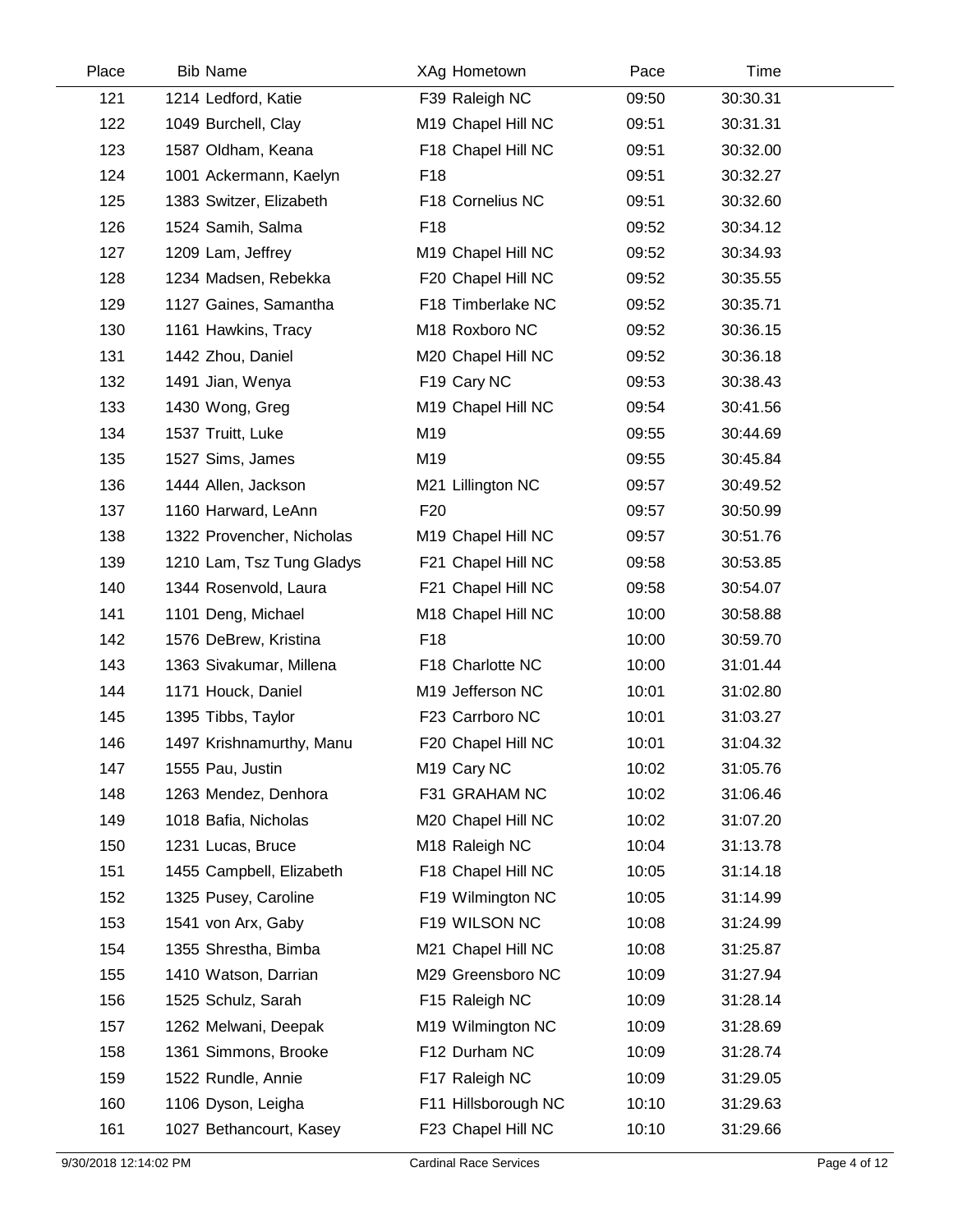| Place | <b>Bib Name</b>         | XAg Hometown          | Pace  | Time     |  |
|-------|-------------------------|-----------------------|-------|----------|--|
| 162   | 1284 Nguyen, Sela       | F18 Greensboro NC     | 10:10 | 31:30.49 |  |
| 163   | 1163 Henny, Eric        | M50 Wilmington NC     | 10:10 | 31:31.02 |  |
| 164   | 1164 Henny, Julia       | F45 Wilmington NC     | 10:10 | 31:31.74 |  |
| 165   | 1505 Meadath, Jessica   | F20 Stokesdale NC     | 10:11 | 31:34.56 |  |
| 166   | 1228 Lopez, lacey       | F24 Chapel Hill NC    | 10:11 | 31:34.86 |  |
| 167   | 1251 McCorkle, Megan    | F22 Charlotte NC      | 10:12 | 31:37.81 |  |
| 168   | 1050 Burke, Audrey      | F20 Chapel Hill NC    | 10:14 | 31:43.41 |  |
| 169   | 1142 Gover, Elisa       | F39 Hillsborough NC   | 10:14 | 31:43.60 |  |
| 170   | 1146 Guthrie, Karson    | F20 Morganton NC      | 10:14 | 31:43.61 |  |
| 171   | 1402 Urban, Madison     | F18 Chapel Hill NC    | 10:14 | 31:44.19 |  |
| 172   | 1507 Moran, Ellie       | F18 Chapel Hill NC    | 10:14 | 31:44.32 |  |
| 173   | 1150 Hamilton, Lila     | F19 Chapel Hill NC    | 10:14 | 31:44.37 |  |
| 174   | 1052 Cain, Callie       | F18 Matthews NC       | 10:15 | 31:45.28 |  |
| 175   | 1151 Hamilton, TJ       | M13 Oxford NC         | 10:15 | 31:47.20 |  |
| 176   | 1222 Liao, Jonathan     | M18                   | 10:16 | 31:49.82 |  |
| 177   | 1069 Church, Morgan     | F18 West Jefferson NC | 10:16 | 31:49.82 |  |
| 178   | 1095 Dang, Kathleen     | F18 Chapel Hill NC    | 10:16 | 31:51.04 |  |
| 179   | 1312 Plaster, Courtney  | F37 Carrboro NC       | 10:17 | 31:51.34 |  |
| 180   | 1015 Aye, Thi Dar       | F18 Chapel Hill NC    | 10:17 | 31:51.34 |  |
| 181   | 1508 Morton, Elizabeth  | F18 Chapel Hill NC    | 10:17 | 31:51.88 |  |
| 182   | 1287 Norman, Lucia      | F16 Chapel Hill NC    | 10:17 | 31:53.64 |  |
| 183   | 1280 nelson, marit      | F35 Chapel Hill NC    | 10:18 | 31:54.50 |  |
| 184   | 1482 Greenwood, Emily   | F21 Chapel Hill NC    | 10:18 | 31:55.43 |  |
| 185   | 1502 Llanes, Jordan     | M21 Chapel Hill NC    | 10:18 | 31:55.93 |  |
| 186   | 1542 von Arx, Jesse     | F19 WILSON NC         | 10:19 | 31:59.45 |  |
| 187   | 1185 Jackson, Emily     | F15 Durham NC         | 10:21 | 32:03.67 |  |
| 188   | 1077 Connell, Stephen   | M20 Fayetteville NC   | 10:21 | 32:05.93 |  |
| 189   | 1124 Free, Samantha     | F20 Fayetteville NC   | 10:22 | 32:08.72 |  |
| 190   | 1092 dalrymple, Erin    | F21 Chapel Hill NC    | 10:23 | 32:11.87 |  |
| 191   | 1093 Dalrymple, Ian     | M19 Chapel Hill NC    | 10:24 | 32:13.43 |  |
| 192   | 1584 Soberon, Carmen    | F30                   | 10:26 | 32:20.61 |  |
| 193   | 1333 Robbins, Kyndal    | F19 Randleman NC      | 10:30 | 32:34.24 |  |
| 194   | 1208 Lackmann, Lisa     | F53 Chapel Hill NC    | 10:30 | 32:34.29 |  |
| 195   | 1552 Winiker, Gus       | M19 Davidson NC       | 10:31 | 32:35.27 |  |
| 196   | 1562 Lanier, Brenton    | M18                   | 10:31 | 32:36.99 |  |
| 197   | 1443 Zhou, Zixu         | M17 Chapel Hill NC    | 10:32 | 32:38.41 |  |
| 198   | 1441 Zhou, Athena       | F18 Chapel Hill NC    | 10:32 | 32:38.77 |  |
| 199   | 1292 Page, Skye         | F20 Chapel Hill NC    | 10:33 | 32:41.05 |  |
| 200   | 1308 Phatak, Soham      | M19 CHARLOTTE NC      | 10:33 | 32:41.14 |  |
| 201   | 1204 Kulcsar, Sarah     | F20 Chapel Hill NC    | 10:33 | 32:41.72 |  |
| 202   | 1420 Williams, Caroline | F20 Chapel Hill NC    | 10:33 | 32:43.40 |  |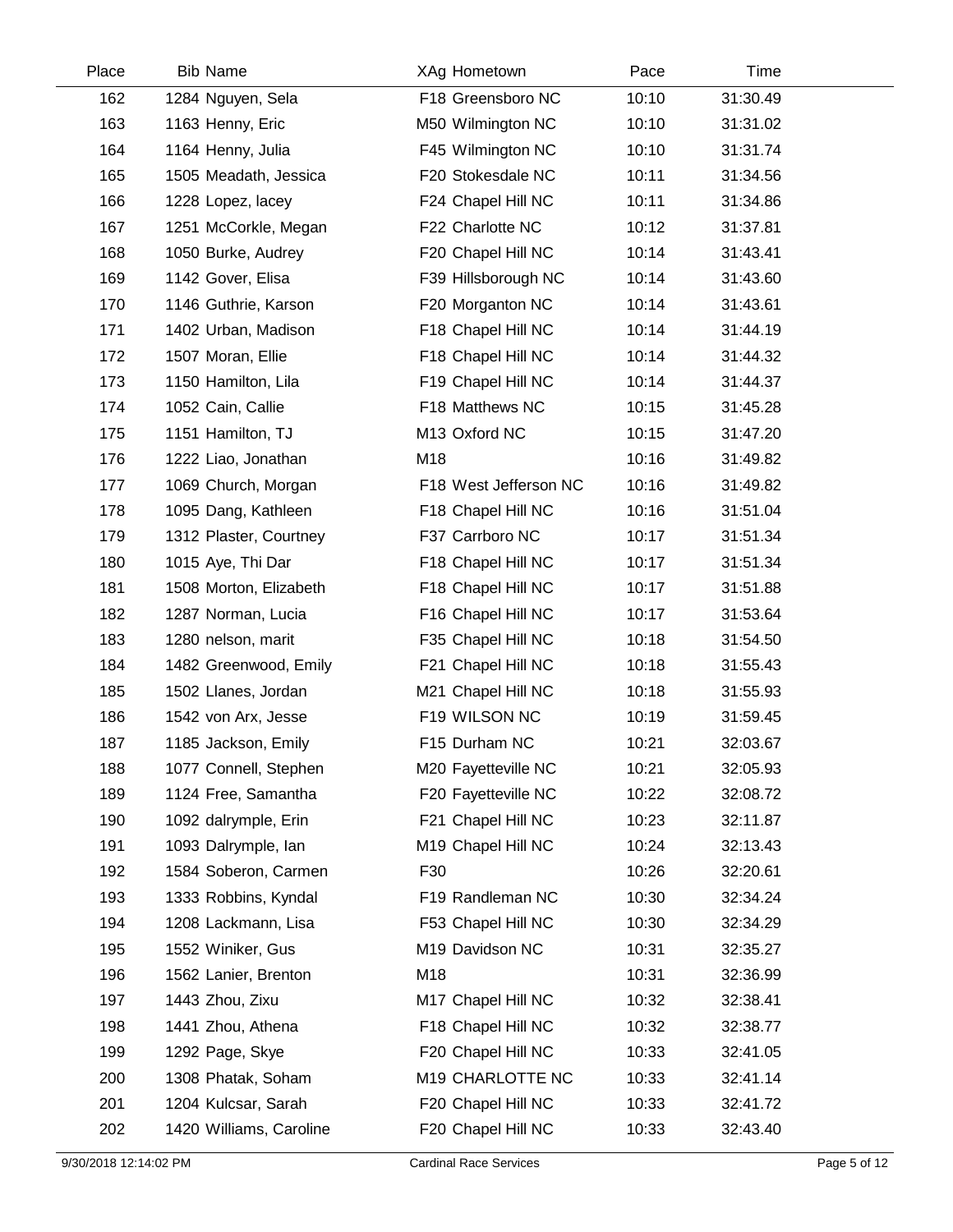| Place | <b>Bib Name</b>               | XAg Hometown            | Pace  | Time     |  |
|-------|-------------------------------|-------------------------|-------|----------|--|
| 203   | 1351 Schwartz, Lily           | F21 Albemarle NC        | 10:34 | 32:45.17 |  |
| 204   | 1350 Schwartz, Garry          | M51 Albemarle NC        | 10:34 | 32:45.34 |  |
| 205   | 1265 Metcalf, Will            | M21 Chapel Hill NC      | 10:34 | 32:45.42 |  |
| 206   | 1448 Beck, Anna               | F24 Pittsboro NC        | 10:35 | 32:48.78 |  |
| 207   | 1498 Laberge, Kendall         | F14 Chapel Hill NC      | 10:36 | 32:50.32 |  |
| 208   | 1332 Rivera, Jairo            | M18 South Boston VA     | 10:39 | 32:59.46 |  |
| 209   | 1253 McCue, Michael           | M32 Fuquay-Varina NC    | 10:39 | 32:59.62 |  |
| 210   | 1076 Commodore, Ellison       | M18 Fayetteville NC     | 10:41 | 33:05.56 |  |
| 211   | 1074 Clark, Katherine         | F20 Hillsborough NC     | 10:42 | 33:09.35 |  |
| 212   | 1337 Rocci, Charlie           | M20 Morehead City NC    | 10:42 | 33:10.06 |  |
| 213   | 1010 Andrews, Caitlyn         | F21 Washington NC       | 10:42 | 33:11.04 |  |
| 214   | 1423 Wilson, Isabel           | F18 Cary NC             | 10:43 | 33:11.97 |  |
| 215   | 1002 Alba, Gabriela           | F <sub>18</sub> Cary NC | 10:43 | 33:12.54 |  |
| 216   | 1403 Van Dyk, Chris           | M32 Carrboro NC         | 10:43 | 33:12.90 |  |
| 217   | 1329 Ramos-Jimenez, Fabian    | M39 Carrboro NC         | 10:44 | 33:15.19 |  |
| 218   | 1548 Whelchel, Jackson        | M9 Chapel Hill NC       | 10:44 | 33:16.87 |  |
| 219   | 1318 Powers, Bill             | m84 Chapel Hill NC      | 10:44 | 33:17.38 |  |
| 220   | 1326 Qi, Michael              | M20 Chapel Hill NC      | 10:45 | 33:18.22 |  |
| 221   | 1236 Marks, Tabitha           | F10 Chapel Hill NC      | 10:45 | 33:20.39 |  |
| 222   | 1046 Buchanan, Marianne       | F44 Chapel Hill NC      | 10:46 | 33:21.30 |  |
| 223   | 1245 McAdon, Joann            | F47 Durham NC           | 10:48 | 33:30.16 |  |
| 224   | 1273 Moss, Rakaila            | F20 Greensboro NC       | 10:50 | 33:33.56 |  |
| 225   | 1122 Foster, Kate             | F19 rockford IL         | 10:50 | 33:33.90 |  |
| 226   | 1172 Hovis, Rebecca           | F25 Sanford NC          | 10:50 | 33:36.49 |  |
| 227   | 1378 Stickney, Katelyn        | F21 Apex NC             | 10:51 | 33:37.36 |  |
| 228   | 1269 Mobley, David            | M26 Morrisville NC      | 10:51 | 33:38.35 |  |
| 229   | 1119 Fish, Julia              | F19 Chapel Hill NC      | 10:52 | 33:40.15 |  |
| 230   | 1026 Beddick, Cassie          | F18 Kernersville NC     | 10:52 | 33:41.48 |  |
| 231   | 1578 Appanaitis, Mary-kathryn | F18 LEWISVILLE NC       | 10:52 | 33:41.67 |  |
| 232   | 1063 Chang, Kevin             | M18 Cary NC             | 10:52 | 33:41.79 |  |
| 233   | 1276 Navarro, Lumi            | F20 Winston Salem NC    | 10:52 | 33:41.86 |  |
| 234   | 1188 Jean Morales, Alexis     | M <sub>18</sub> Cary NC | 10:52 | 33:41.98 |  |
| 235   | 1104 Doyle, Kelly             | F18 Summerfield NC      | 10:53 | 33:43.43 |  |
| 236   | 1286 Norland, Jennifer        | F18 Chapel Hill NC      | 10:54 | 33:45.99 |  |
| 237   | 1463 Corridore, Chelsea       | F <sub>18</sub>         | 10:54 | 33:47.27 |  |
| 238   | 1514 Pietrzak, Sylwia         | F18 Chapel Hill NC      | 10:58 | 33:58.86 |  |
| 239   | 1278 Neff, Megan              | F21 Chapel Hill NC      | 11:00 | 34:05.44 |  |
| 240   | 1100 Dendy, Kaylee            | F18 Chapel Hill NC      | 11:00 | 34:06.27 |  |
| 241   | 1572 Fleming, Rachel          | F22 Cary NC             | 11:00 | 34:06.42 |  |
| 242   | 1011 Angel, Taylor            | F18 Chapel Hill NC      | 11:00 | 34:06.66 |  |
| 243   | 1277 Neff, Erin               | F18 Chapel Hill NC      | 11:01 | 34:09.05 |  |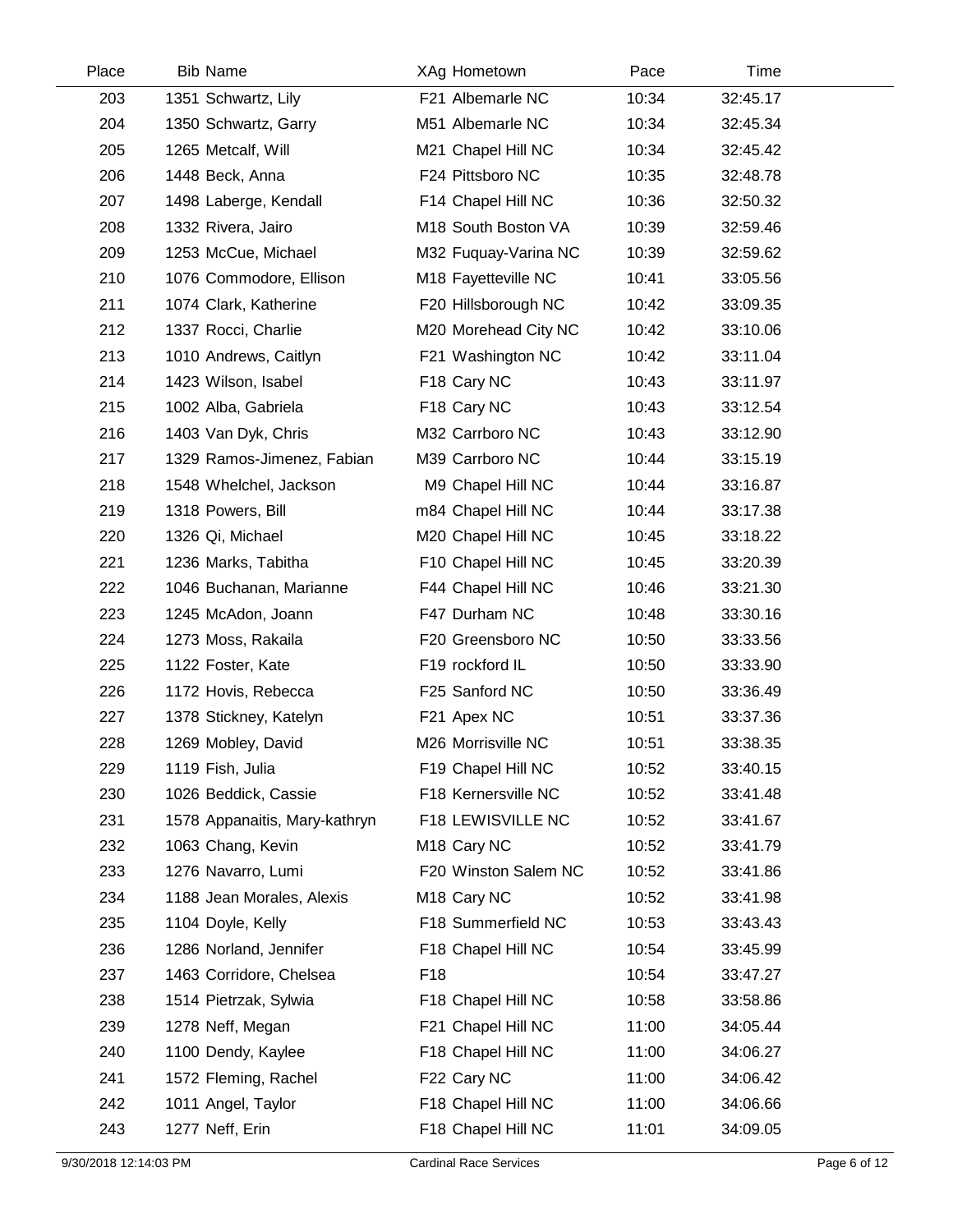| Place | <b>Bib Name</b>                | XAg Hometown         | Pace  | Time     |  |
|-------|--------------------------------|----------------------|-------|----------|--|
| 244   | 1509 Pardo, Ana                | F18 Washington DC    | 11:01 | 34:09.69 |  |
| 245   | 1563 Collins, Joseph           | M22 RALEIGH NC       | 11:01 | 34:10.04 |  |
| 246   | 1506 Medwin, Carly             | F18 Chapel Hill NC   | 11:02 | 34:10.66 |  |
| 247   | 1118 Fischer, Cheri            | F43 Chapel Hill NC   | 11:02 | 34:12.01 |  |
| 248   | 1114 Eucker, Ava               | F19 Chapel Hill NC   | 11:03 | 34:15.79 |  |
| 249   | 1381 Stufano, Ashley           | F20 Clayton NC       | 11:04 | 34:19.49 |  |
| 250   | 1588 Weiskopf, Marin           | F23 Chapel Hill NC   | 11:05 | 34:22.76 |  |
| 251   | 1159 Harris, Taylor            | F24 Chapel Hill NC   | 11:06 | 34:25.57 |  |
| 252   | 1148 Hahn, Yesle               | F19 Chapel Hill NC   | 11:08 | 34:30.26 |  |
| 253   | 1178 Hubbard, Olivia           | F10 Chapel Hill NC   | 11:09 | 34:34.15 |  |
| 254   | 1177 Hubbard, Lauren           | F37 Chapel Hill NC   | 11:09 | 34:34.85 |  |
| 255   | 1007 Alvarez, Rosa             | F30 High Point NC    | 11:10 | 34:36.56 |  |
| 256   | 1464 Cruz Monroy, Maria Guadal | F27 Salisbury NC     | 11:10 | 34:36.73 |  |
| 257   | 1425 Wilson, Trisha            | F19 Chapel Hill NC   | 11:11 | 34:40.31 |  |
| 258   | 1339 Rodriguez, Sheila         | F20 Chapel Hill NC   | 11:11 | 34:40.66 |  |
| 259   | 1365 Snyder, Quincy            | M19 Tryon NC         | 11:12 | 34:41.95 |  |
| 260   | 1321 Privette, Ashley          | F20 Chapel Hill NC   | 11:20 | 35:08.60 |  |
| 261   | 1519 Rendleman, John           | M21 Carrboro NC      | 11:20 | 35:09.42 |  |
| 262   | 1452 Boyina, Akhila            | F20 Chapel Hill NC   | 11:21 | 35:10.63 |  |
| 263   | 1414 West, Trevor              | M22 Chapel Hill NC   | 11:22 | 35:13.54 |  |
| 264   | 1349 Schuette, Katarina        | F21 Chapel Hill NC   | 11:22 | 35:13.98 |  |
| 265   | 1582 Snellings, Sami           | F <sub>20</sub>      | 11:23 | 35:18.54 |  |
| 266   | 1564 Wilson, Elena             | F18 Chapel Hill NC   | 11:24 | 35:21.03 |  |
| 267   | 1475 Funaro, Syndie            | F <sub>18</sub>      | 11:24 | 35:21.84 |  |
| 268   | 1406 von Achen, Mark William   | M36 Durham NC        | 11:25 | 35:24.60 |  |
| 269   | 1189 Jensen, Rachel            | F19 Hingham MA       | 11:26 | 35:26.15 |  |
| 270   | 1096 Davis, Ashleigh           | F18 Cameron NC       | 11:26 | 35:26.94 |  |
| 271   | 1486 House, Isabella           | F18 Chapel Hill NC   | 11:28 | 35:31.32 |  |
| 272   | 1494 Konzmann, Alex            | F18 Ashton MD        | 11:28 | 35:33.62 |  |
| 273   | 1328 Rajeshwer, Maanasa        | F18 Charlotte NC     | 11:30 | 35:37.66 |  |
| 274   | 1279 Nelson, Jennifer          | F18 Chapel Hill NC   | 11:30 | 35:38.59 |  |
| 275   | 1456 Carpenter, Allison        | F18 Chapel Hill NC   | 11:31 | 35:41.49 |  |
| 276   | 1143 Guisinger, Amy            | F26 Chapel Hill NC   | 11:37 | 36:00.35 |  |
| 277   | 1557 Parsons, Amy              | F20 Aberdeen NC      | 11:38 | 36:03.35 |  |
| 278   | 1338 Rodriguez, Rachel         | F20 Clemmons NC      | 11:38 | 36:03.93 |  |
| 279   | 1298 Parsons, Rebecca          | F23 Pinehurst NC     | 11:38 | 36:04.65 |  |
| 280   | 1081 COyle, Courtney           | F27 Raleigh NC       | 11:40 | 36:09.90 |  |
| 281   | 1258 Meadows, JESSICA          | F37 Chapel Hill NC   | 11:41 | 36:12.35 |  |
| 282   | 1540 van Kempen, Klaas         | M18 Chapel Hill NC   | 11:45 | 36:26.11 |  |
| 283   | 1217 Lenz, Jordan              | M18 Chapel Hill NC   | 11:45 | 36:26.38 |  |
| 284   | 1370 Southwell, Anna           | F18 Holly Springs NC | 11:46 | 36:28.09 |  |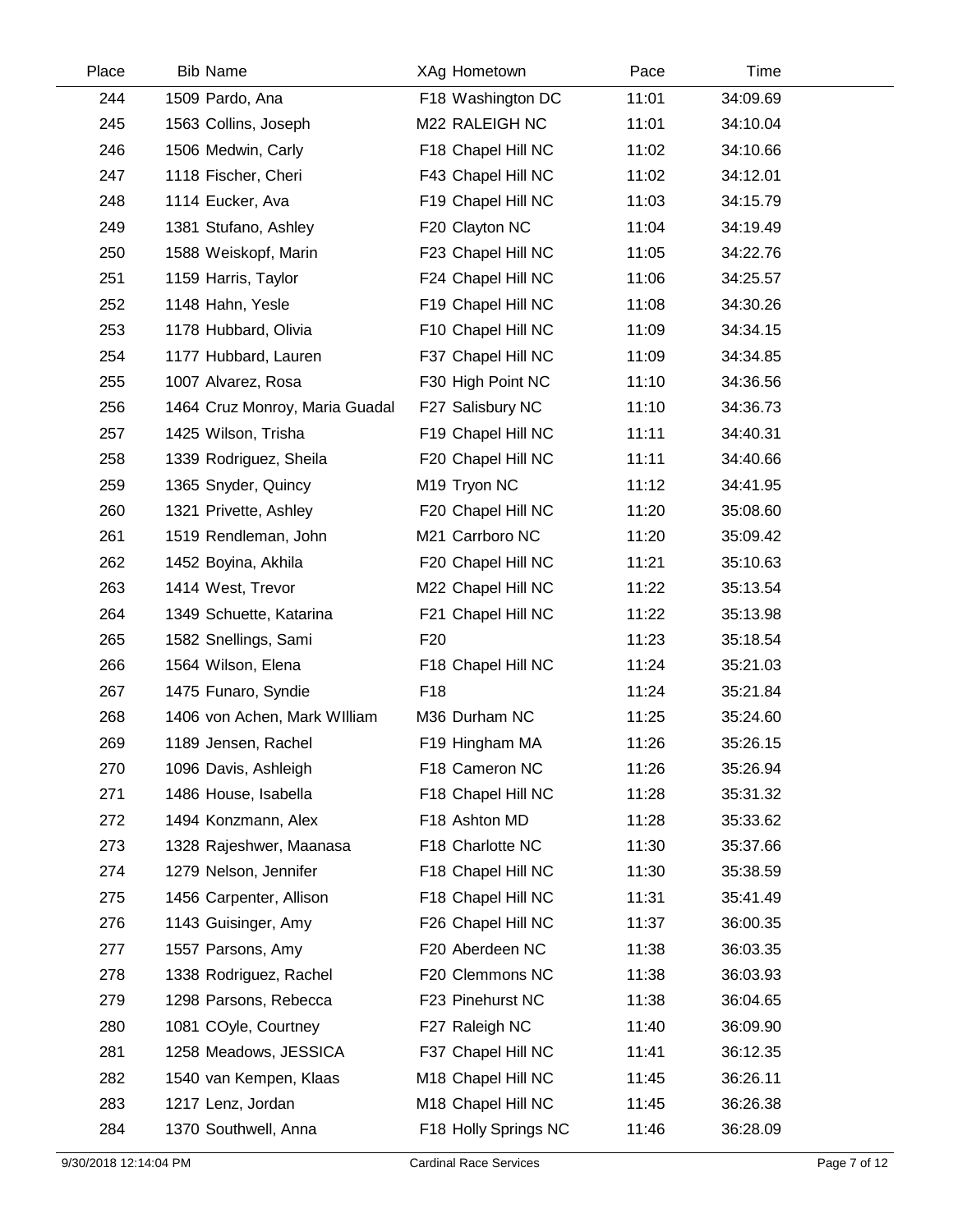| Place | <b>Bib Name</b>     |                                       | XAg Hometown           | Pace  | Time     |  |
|-------|---------------------|---------------------------------------|------------------------|-------|----------|--|
| 285   |                     | 1237 Mashburn, Morgan                 | F19 Chapel Hill NC     | 11:46 | 36:28.59 |  |
| 286   |                     | 1045 Buchanan, Kinsley                | F19 Chapel Hill NC     | 11:48 | 36:33.92 |  |
| 287   |                     | 1205 Kumar, Shivani                   | F <sub>21</sub>        | 11:52 | 36:46.93 |  |
| 288   | 1275 Naik, Pooja    |                                       | F21 Chapel Hill NC     | 11:54 | 36:52.57 |  |
| 289   |                     | 1121 Folks, Hannah                    | F19 Dale City VA       | 11:57 | 37:03.59 |  |
| 290   |                     | 1445 Anderson, Nicole                 | F18 Lincolnton NC      | 11:58 | 37:04.65 |  |
| 291   | 1529 Soto, Felipe   |                                       | M22 Lincolnton NC      | 11:59 | 37:08.40 |  |
| 292   |                     | 1166 Hidalgo, Viviana Vanessa         | F43 Sanford NC         | 12:00 | 37:11.76 |  |
| 293   |                     | 1105 Alp $-$ <sub>i</sub> zar, Daniel | M37 Sanford NC         | 12:01 | 37:13.68 |  |
| 294   |                     | 1091 Crouse, Elizabeth                | F18 CARY NC            | 12:02 | 37:17.65 |  |
| 295   |                     | 1037 Bradfield, Emily                 | F18 Chapel Hill NC     | 12:02 | 37:18.52 |  |
| 296   |                     | 1132 Garc - ja Valero, Rosa Mar       | F39 Chapel Hill NC     | 12:02 | 37:19.51 |  |
| 297   | 1311 Pineiro, Cody  |                                       | M21 Durham NC          | 12:04 | 37:23.68 |  |
| 298   |                     | 1248 McAdon, Sarah                    | F21 Chapel Hill NC     | 12:05 | 37:27.90 |  |
| 299   | 1090 Crooks, Josie  |                                       | F18 Chapel Hill NC     | 12:07 | 37:32.45 |  |
| 300   | 1247 McAdon, Paul   |                                       | M55 Durham NC          | 12:09 | 37:40.88 |  |
| 301   |                     | 1235 Marino, Karissa                  | F21 Chapel Hill NC     | 12:12 | 37:49.16 |  |
| 302   |                     | 1574 Brame, Kirsten                   | F21 Rougemont NC       | 12:12 | 37:49.66 |  |
| 303   | 1504 Lutter, Grace  |                                       | F30 Chapel Hill NC     | 12:13 | 37:51.54 |  |
| 304   | 1181 Hynes, Jenna   |                                       | F18 Charlotte NC       | 12:13 | 37:53.59 |  |
| 305   |                     | 1082 Coyle, Stephanie                 | F25 Raleigh NC         | 12:13 | 37:53.61 |  |
| 306   | 1501 Liles, Kathryn |                                       | F28 Chapel Hill NC     | 12:15 | 37:58.36 |  |
| 307   |                     | 1454 Bromeier, Dave                   | M30 Chapel Hill NC     | 12:15 | 37:58.74 |  |
| 308   |                     | 1180 Hutchason, Abigail               | F24 Raleigh NC         | 12:17 | 38:05.77 |  |
| 309   | 1285 Nisbet, Ally   |                                       | F18 Apex NC            | 12:18 | 38:07.07 |  |
| 310   |                     | 1518 Rayamajhi, Saru                  | F23 Fayetteville NC    | 12:18 | 38:07.67 |  |
| 311   |                     | 1259 Mehok, Annalise                  | F11 Durham NC          | 12:19 | 38:10.10 |  |
| 312   |                     | 1260 Mehok, Sophia                    | F13 Durham NC          | 12:20 | 38:12.79 |  |
| 313   | 1261 Mehok, Susan   |                                       | F49 Durham NC          | 12:21 | 38:15.95 |  |
| 314   | 1167 Hines, Ashton  |                                       | M18 Wrightsville Beach | 12:21 | 38:16.19 |  |
| 315   | 1479 Goins, David   |                                       | M12 Chapel Hill NC     | 12:22 | 38:19.83 |  |
| 316   | 1346 Salazar, Nikki |                                       | F18 Lincolnton NC      | 12:24 | 38:25.89 |  |
| 317   |                     | 1108 Earnhardt, Jade                  | F19 asheboro NC        | 12:24 | 38:26.84 |  |
| 318   | 1075 Clark, Sarah   |                                       | F18 Chapel Hill NC     | 12:24 | 38:27.77 |  |
| 319   | 1585 Ramos, Diego   |                                       | M18 Chapel Hill NC     | 12:31 | 38:46.73 |  |
| 320   |                     | 1306 Peterson, Lauren                 | F19 Chapel Hill NC     | 12:31 | 38:48.36 |  |
| 321   | 1352 Seale, Lauren  |                                       | F31 Chapel Hill NC     | 12:33 | 38:53.36 |  |
| 322   |                     | 1128 Galeas, Glamar                   | F20 Mocksville NC      | 12:34 | 38:57.06 |  |
| 323   | 1129 Galeas, Oscar  |                                       | M61 Mocksville NC      | 12:34 | 38:57.78 |  |
| 324   | 1526 Shah, Shreya   |                                       | F20 Marietta GA        | 12:37 | 39:06.47 |  |
| 325   |                     | 1533 Sutton, Rebecca                  | F19 Eden NC            | 12:40 | 39:15.83 |  |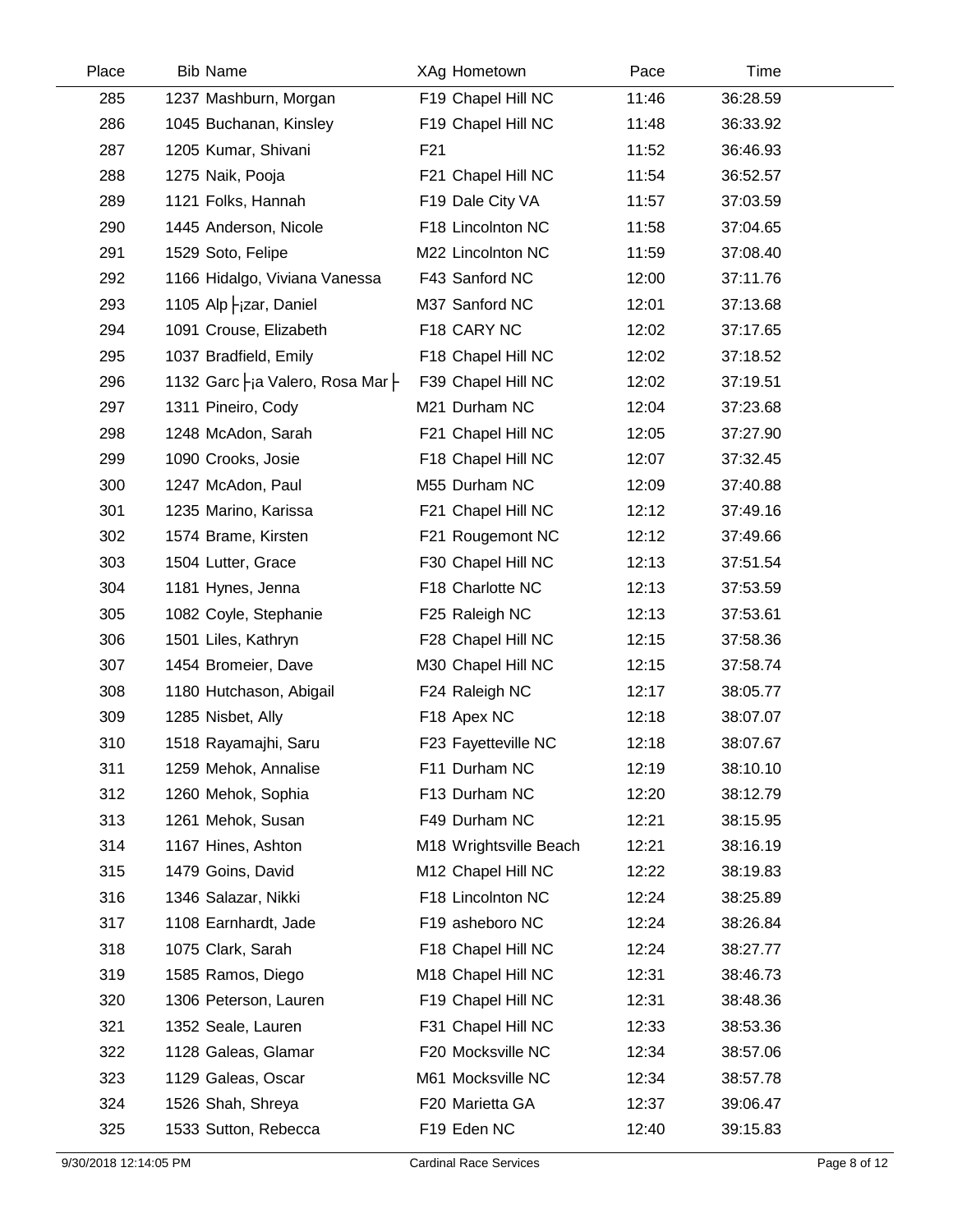| Place | <b>Bib Name</b>           | XAg Hometown         | Pace  | Time     |  |
|-------|---------------------------|----------------------|-------|----------|--|
| 326   | 1534 Thomas, Stephanie    | F20 Chapel Hill NC   | 12:41 | 39:20.41 |  |
| 327   | 1512 Perry, John          | M22 Chapel Hill NC   | 12:41 | 39:20.41 |  |
| 328   | 1433 Wright, Amber        | F21 Chapel Hill NC   | 12:42 | 39:22.41 |  |
| 329   | 1290 Owens, Emily         | F21 Chapel Hill NC   | 12:43 | 39:25.46 |  |
| 330   | 1014 Asibal, Hannah       | F20 Chapel Hill NC   | 12:50 | 39:46.75 |  |
| 331   | 1215 Lee, Catherine       | F22 Chapel Hill NC   | 12:50 | 39:47.30 |  |
| 332   | 1348 Satterfield, Madison | F18 Timberlake NC    | 12:50 | 39:48.25 |  |
| 333   | 1152 Hanback, Tyger       | M20 Chapel Hill NC   | 12:54 | 40:00.81 |  |
| 334   | 1400 Troutman, Emily      | F19 Raleigh NC       | 12:55 | 40:02.40 |  |
| 335   | 1057 Caudill, Gibson      | F19 Carrboro NC      | 12:55 | 40:03.94 |  |
| 336   | 1296 Parekh, Shubha       | F19 Cary NC          | 12:57 | 40:08.32 |  |
| 337   | 1186 Jackson, Whitney     | F30 Durham NC        | 12:57 | 40:10.02 |  |
| 338   | 1416 Whitener, Jillian    | F18 Chapel Hill NC   | 13:09 | 40:45.95 |  |
| 339   | 1487 Imbachi, Yhon        | M38 South Boston VA  | 13:13 | 40:56.97 |  |
| 340   | 1229 Lopez, Sandra        | F39 South Boston VA  | 13:13 | 40:57.94 |  |
| 341   | 1571 Nguyen, Lynn         | F19 Blacksburg VA    | 13:13 | 40:59.81 |  |
| 342   | 1138 Gilman, Katja        | F <sub>19</sub>      | 13:14 | 40:59.98 |  |
| 343   | 1307 Pferschy, Meaghan    | F19 Waxhaw NC        | 13:14 | 41:00.92 |  |
| 344   | 1053 Campagna, Erin       | F18 Summerfield NC   | 13:17 | 41:09.40 |  |
| 345   | 1066 Chaudhry, Anusha     | F19 High Point NC    | 13:17 | 41:10.62 |  |
| 346   | 1556 Pavuluri, Architha   | F19 Morrisville NC   | 13:18 | 41:12.99 |  |
| 347   | 1192 Keller, Gabriella    | F18 Winston-Salem NC | 13:19 | 41:15.38 |  |
| 348   | 1327 Racz, Nicolette      | F <sub>17</sub>      | 13:19 | 41:16.02 |  |
| 349   | 1583 Maya, Dilara         | F24 Durham NC        | 13:19 | 41:16.79 |  |
| 350   | 1472 Folchi, Nicola       | M19                  | 13:19 | 41:16.86 |  |
| 351   | 1065 Chau, Ingrid         | F18                  | 13:19 | 41:17.43 |  |
| 352   | 1195 King, Kenneth        | M18                  | 13:19 | 41:18.25 |  |
| 353   | 1023 Barrios, Ana         | F <sub>18</sub>      | 13:19 | 41:18.31 |  |
| 354   | 1206 Kushnir, Lilia       | F9 Chapel Hill NC    | 13:22 | 41:27.20 |  |
| 355   | 1503 Lopez, Sandra        | M10 South Boston VA  | 13:23 | 41:30.39 |  |
| 356   | 1372 Splenda, Noelle      | F10 Chapel Hill NC   | 13:24 | 41:31.64 |  |
| 357   | 1131 Gandarela, Isabel    | F19 Chapel Hill NC   | 13:24 | 41:32.17 |  |
| 358   | 1304 Pete, Charlotte      | F19 Raleigh NC       | 13:24 | 41:33.72 |  |
| 359   | 1450 Bierly, Shane        | M24 Swansboro NC     | 13:24 | 41:33.94 |  |
| 360   | 1221 Lewis, Schylar       | F19 Chapel Hill NC   | 13:25 | 41:34.24 |  |
| 361   | 1449 Bierly, Cheyanne     | F19 Swansboro NC     | 13:25 | 41:35.26 |  |
| 362   | 1154 Haris, Mackenzie     | F18 Elm City NC      | 13:26 | 41:39.59 |  |
| 363   | 1581 Ewais-Orozco, Kamil  | M17 Kenly NC         | 13:32 | 41:57.52 |  |
| 364   | 1481 Goins, Minnie        | F46 Chapel Hill NC   | 13:32 | 41:58.39 |  |
| 365   | 1490 Irving, Joshua       | M19 Mt. Gilead NC    | 13:33 | 41:59.54 |  |
| 366   | 1055 Cano, Patricio       | M20 Chapel Hill NC   | 13:34 | 42:04.69 |  |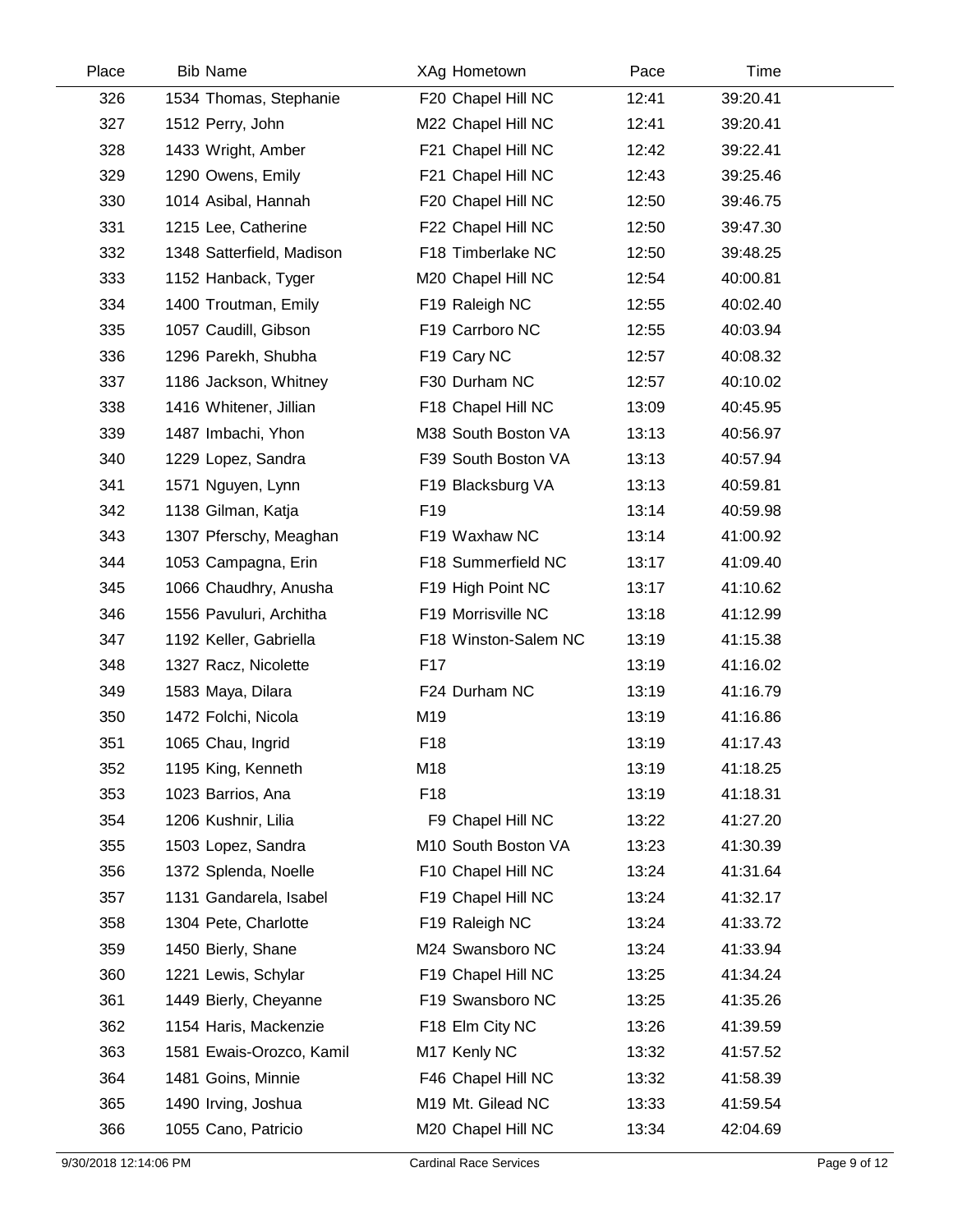| Place | <b>Bib Name</b>         | XAg Hometown        | Pace  | Time     |  |
|-------|-------------------------|---------------------|-------|----------|--|
| 367   | 1004 Alowdi, Gazal      | F24 Sanford NC      | 13:35 | 42:06.19 |  |
| 368   | 1480 Goins, Lauryn      | F15 Chapel Hill NC  | 13:35 | 42:06.39 |  |
| 369   | 1182 Inayan, Nina       | F18 Wantagh NY      | 13:35 | 42:07.81 |  |
| 370   | 1515 Rahman, Mars       | M22 Chapel Hill NC  | 13:36 | 42:08.94 |  |
| 371   | 1405 Vanderlely, Rachel | F22 Chapel Hill NC  | 13:36 | 42:09.06 |  |
| 372   | 1590 Allio, Logan       | F18 Chapel Hill NC  | 13:36 | 42:09.34 |  |
| 373   | 1196 Kirchoff, Keefe    | M10 Wilmington NC   | 13:36 | 42:09.41 |  |
| 374   | 1024 Bautista, Kiara    | F20 Jacksonville NC | 13:36 | 42:09.64 |  |
| 375   | 1064 Chastain, Calista  | F <sub>18</sub>     | 13:38 | 42:15.12 |  |
| 376   | 1457 Chastain, Chloe    | F18 Hayesville NC   | 13:38 | 42:15.83 |  |
| 377   | 1528 Smith, Abby        | F18 Clayton NC      | 13:38 | 42:16.93 |  |
| 378   | 1320 Price, Olivia      | F18 Four Oaks NC    | 13:39 | 42:17.93 |  |
| 379   | 1429 Wolfe, Ashlyn      | F18 Asheville NC    | 13:39 | 42:18.39 |  |
| 380   | 1558 Corbett, Lindsay   | F18 Smithfield NC   | 13:39 | 42:19.86 |  |
| 381   | 1470 Edwards, Angelica  | F18 Chapel Hill NC  | 13:40 | 42:20.52 |  |
| 382   | 1483 Grimsley, Evey     | F19 Chapel Hill NC  | 13:40 | 42:20.94 |  |
| 383   | 1006 Alston, Viktoria   | F19 Chapel Hill NC  | 13:42 | 42:27.75 |  |
| 384   | 1097 Davis, Emily       | F20 wilson NC       | 13:44 | 42:34.14 |  |
| 385   | 1362 Simmons, Kirsten   | F48 Durham NC       | 13:51 | 42:57.50 |  |
| 386   | 1107 Dyson, Quanisha    | F41 Hillsborough NC | 13:52 | 42:57.71 |  |
| 387   | 1493 Knight, Aaron      | M20 Chapel Hill NC  | 13:52 | 42:58.77 |  |
| 388   | 1109 Eckels, Genevieve  | F9 Chapel Hill NC   | 14:04 | 43:37.86 |  |
| 389   | 1411 Wayland, Ava       | F9 Chapel Hill NC   | 14:05 | 43:39.49 |  |
| 390   | 1553 Wright, James      | M18 Matthews NC     | 14:06 | 43:41.73 |  |
| 391   | 1424 Wilson, Terrence   | M30 Durham NC       | 14:07 | 43:46.64 |  |
| 392   | 1310 Pillar, Morgan     | F18 Reidsville NC   | 14:08 | 43:48.08 |  |
| 393   | 1436 Yang, Willie       | F18 Arden NC        | 14:08 | 43:49.48 |  |
| 394   | 1034 Boun, Jessica      | F18 Arden NC        | 14:09 | 43:50.38 |  |
| 395   | 1567 Wong, Kenneth      | M19 Chapel Hill NC  | 14:09 | 43:52.32 |  |
| 396   | 1401 Tse, Yan Wing      | F20 Chapel Hill NC  | 14:09 | 43:52.94 |  |
| 397   | 1099 Davison, Evan      | M18 Asheville NC    | 14:10 | 43:53.74 |  |
| 398   | 1419 Williams, Camryn   | F18 Chapel Hill NC  | 14:10 | 43:55.10 |  |
| 399   | 1461 Cody, Caroline     | F18 Chapel Hill NC  | 14:11 | 43:59.62 |  |
| 400   | 1517 Ravikumar, Kaavya  | F18 Chapel Hill NC  | 14:12 | 43:59.66 |  |
| 401   | 1391 Thai, Sydney       | F <sub>17</sub>     | 14:12 | 44:00.22 |  |
| 402   | 1113 Elchert, Natalie   | F18 Chapel Hill NC  | 14:13 | 44:03.27 |  |
| 403   | 1197 Kirchoff, Margaret | F53 Wilmington NC   | 14:16 | 44:12.75 |  |
| 404   | 1198 Kirchoff, Oliver   | M9 Wilmington NC    | 14:22 | 44:33.18 |  |
| 405   | 1199 Kirchoff, Savanna  | F20 Chapel Hill NC  | 14:23 | 44:34.31 |  |
| 406   | 1190 Kaouss, Nasera     | F19 Chapel Hill NC  | 14:28 | 44:51.44 |  |
| 407   | 1281 Newsome, Faith     | F20 Chapel Hill NC  | 14:28 | 44:51.94 |  |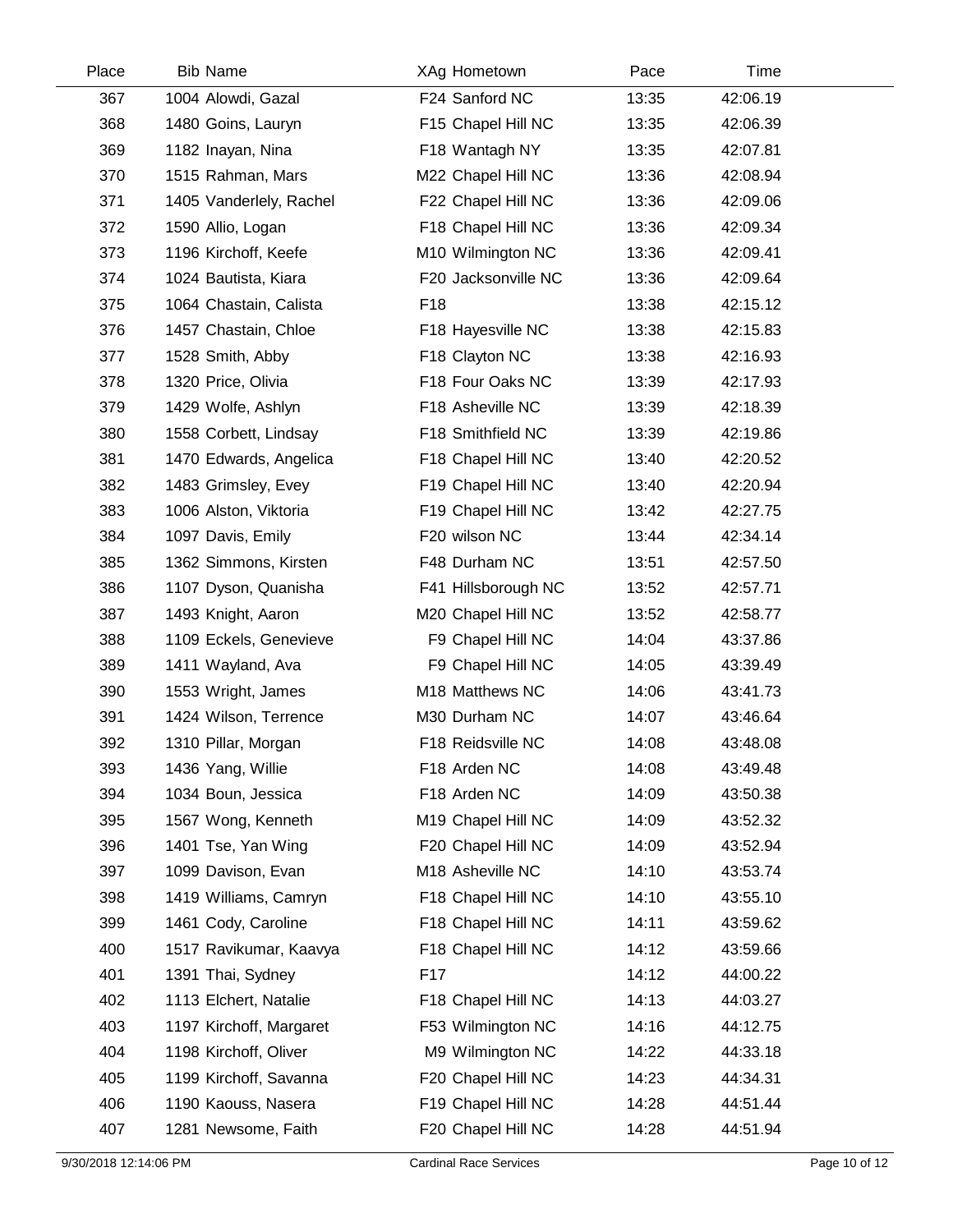| Place | <b>Bib Name</b>            | XAg Hometown          | Pace  | Time     |  |
|-------|----------------------------|-----------------------|-------|----------|--|
| 408   | 1025 Beacham, Meagan       | F18 Chapel Hill NC    | 14:30 | 44:58.04 |  |
| 409   | 1202 Kothari, Aneri        | F18 Chapel Hill NC    | 14:31 | 44:58.64 |  |
| 410   | 1070 CHURCH, TRISH         | F49 West Jefferson NC | 14:31 | 44:58.88 |  |
| 411   | 1316 Pooler, Anna          | F18 Raleigh NC        | 14:31 | 44:59.38 |  |
| 412   | 1059 Chan, Hin Ching Chloe | F20 Chapel Hill NC    | 14:43 | 45:36.95 |  |
| 413   | 1384 Tam, Yee Yin          | F20 Chapel Hill NC    | 14:43 | 45:37.52 |  |
| 414   | 1453 Brady, Claire         | F19 Greensboro NC     | 14:46 | 45:47.83 |  |
| 415   | 1295 Palmiter, Emily       | F19 Chapel Hill NC    | 14:47 | 45:48.82 |  |
| 416   | 1036 Bowden, Ashlyn        | F20 Youngsville NC    | 14:47 | 45:50.84 |  |
| 417   | 1447 Barnette, Joshua      | M12 Oxford NC         | 15:05 | 46:44.17 |  |
| 418   | 1294 Palmer, Morgan        | F19 Chapel Hill NC    | 15:10 | 47:00.22 |  |
| 419   | 1022 Barbour, Jessica      | F19 Whitsett NC       | 15:10 | 47:00.70 |  |
| 420   | 1407 Wadhwa, Simrann       | F21 Chapel Hill NC    | 15:10 | 47:02.15 |  |
| 421   | 1575 Patel, Janki          | F20 Chapel Hill NC    | 15:11 | 47:03.79 |  |
| 422   | 1427 Wissman, Emma         | F18 Chapel Hill NC    | 15:20 | 47:33.35 |  |
| 423   | 1431 Woodard, Alexa        | F18 Concord NC        | 15:24 | 47:45.36 |  |
| 424   | 1379 Stocks, Jennifer      | F18 Chapel Hill NC    | 15:24 | 47:45.55 |  |
| 425   | 1561 Hayes, Julie          | F58 Carrboro NC       | 15:41 | 48:36.73 |  |
| 426   | 1056 Castro, Karina        | F31 BURLINGTON NC     | 15:42 | 48:39.48 |  |
| 427   | 1428 Witherspoon, Bailey   | F18 Fleetwood NC      | 15:44 | 48:45.67 |  |
| 428   | 1434 xiang, silei          | F22 Chapel Hill NC    | 15:50 | 49:05.89 |  |
| 429   | 1439 Zhang, Jingxi         | F21 Chapel Hill NC    | 15:50 | 49:06.22 |  |
| 430   | 1183 Inscoe, Victoria      | F19 Henderson NC      | 15:55 | 49:21.36 |  |
| 431   | 1347 Sanders, Kim          | F30 Carrboro NC       | 15:58 | 49:30.71 |  |
| 432   | 1371 SPAULDING, ELAINE     | F59 Durham NC         | 15:59 | 49:31.80 |  |
| 433   | 1162 Hayes, Tisha          | F40 Butner NC         | 15:59 | 49:32.80 |  |
| 434   | 1270 Morgan, Natalei       | F40 Oxford NC         | 16:07 | 49:58.81 |  |
| 435   | 1140 Gosnell, Gretchen     | F46 Carrboro NC       | 16:11 | 50:10.09 |  |
| 436   | 1335 Roberson, Kym         | F43 Oxford NC         | 16:17 | 50:28.22 |  |
| 437   | 1415 Whelchel, Bailey      | F9 Chapel Hill NC     | 16:45 | 51:55.19 |  |
| 438   | 1549 Whelchel, Megan       | F41 Chapel Hill NC    | 16:46 | 51:59.06 |  |
| 439   | 1062 Chan, Zara            | F20 Chapel Hill NC    | 16:46 | 51:59.97 |  |
| 440   | 1282 Ng, Sherrie           | F20 Chapel Hill NC    | 16:46 | 52:00.01 |  |
| 441   | 1212 Lau, Valerie          | F19 Chapel Hill NC    | 16:48 | 52:03.76 |  |
| 442   | 1123 Fox, Charlotte        | F9 Chapel Hill NC     | 16:49 | 52:06.70 |  |
| 443   | 1566 Tselides, Alexa       | F18 Greensboro NC     | 16:49 | 52:06.81 |  |
| 444   | 1134 Gaspar-Perez, Yesenia | F18 Chapel Hill NC    | 16:49 | 52:07.81 |  |
| 445   | 1174 Hsu, Kelly            | F21 Durham NC         | 17:01 | 52:45.70 |  |
| 446   | 1458 Chen, Ashley          | F20 Durham NC         | 17:02 | 52:47.74 |  |
| 447   | 1387 Teoh, Ashley          | F21 Durham NC         | 17:02 | 52:47.95 |  |
| 448   | 1233 Lyons, Elizabeth      | F22 Greenville NC     | 17:13 | 53:20.88 |  |